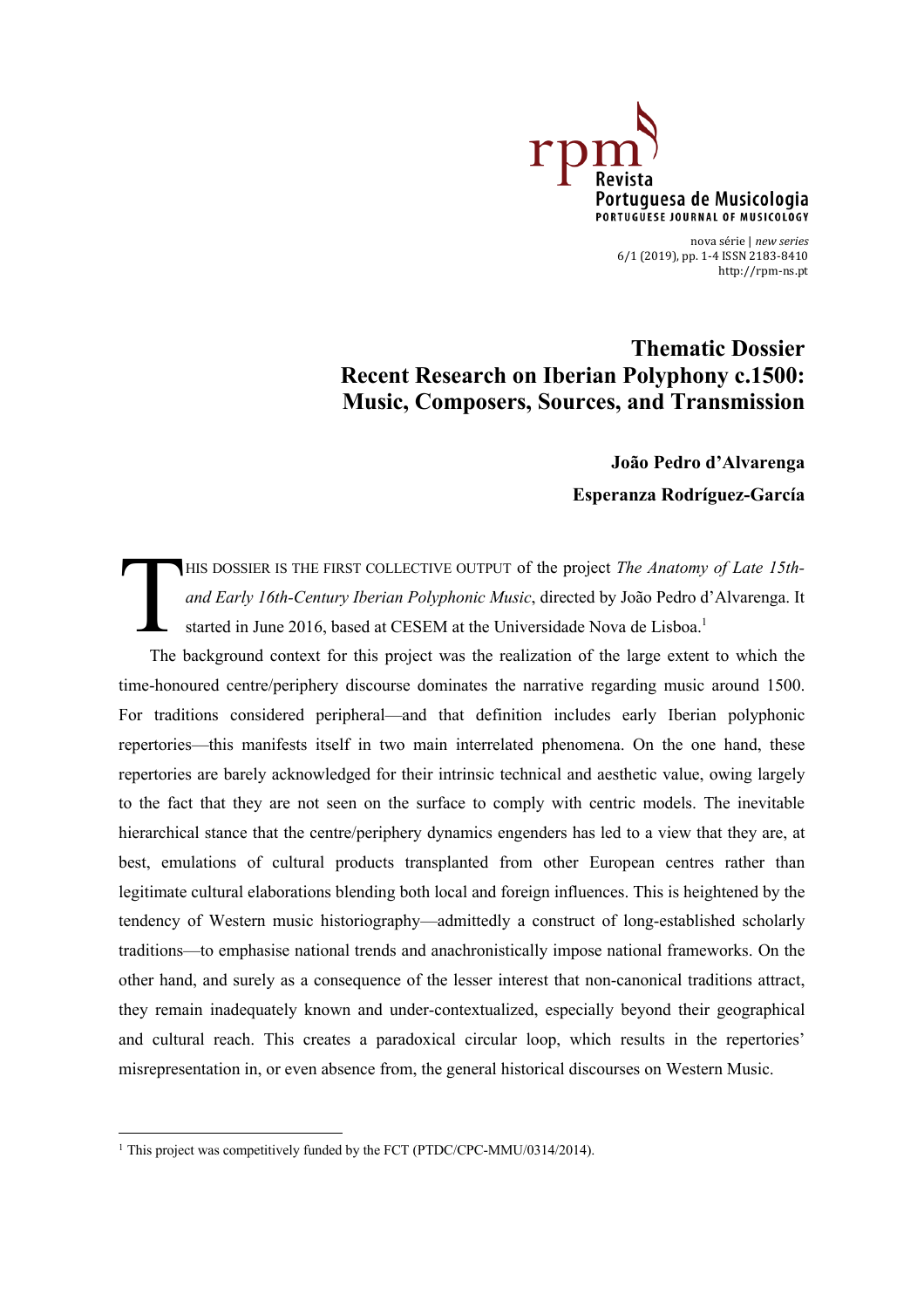## JOÃO PEDRO D'ALVARENGA, ESPERANZA RODRÍGUEZ-GARCÍA *2*

In the last decades, however, the validity of narratives resulting from the centre/periphery dichotomy has been challenged, resulting in initiatives aiming at producing a more balanced account of Western music. In 1993, in his pioneering *The Rise of European Music*, Reinhard Strohm suggested that the international language of the fifteenth century could only be described through an integrated view of the various European musical traditions. His proposal acknowledged the operation of 'central' and 'lateral' traditions (the labels now devoid of value judgement), but he considered them as fluid categories, especially as they need to be understood within a polycentric system (in which the quality of central and lateral might be even upended depending on the context). More crucially, Strohm's understanding of the international style was one confirmed by the interactions of the different traditions through the multifarious processes of the creation and distribution of music.<sup>2</sup>

Similar tenets were applied to the study of Iberian music in the ground-breaking project *Musical Exchanges, 1100-1650: The Circulation of Early Music in Europe and Overseas in Iberian and Iberian-related Sources*, directed by Manuel Pedro Ferreira (also conducted at CESEM, in  $2010-13$ .<sup>3</sup> This integrative approach has successfully evidenced the crucial role of local and regional realities within the dynamics of international circulation and stylistic exchange of repertories.

More recently, the latest instalment of the *Cambridge History of Music* series devoted to the fifteenth century has adopted this same approach. For the volume's editors (Anna Maria Busse Berger and Jesse Rodin) the international musical style of the fifteenth century is currently being 'defined more broadly than ever before. As several essays in this volume attest, many so-called peripheral areas are turning out to have been important centers in their own right'.4

It is then crucial that lateral traditions be properly studied and understood, so as to improve the accuracy of our definition of the international style—a need stated by Strohm, who appealed to scholars to 'concentrate on researching the traditions which earlier neglect has tended to marginalize'.5 Therefore, by venturing on a comprehensive study of the existing Iberian polyphonic repertories from the period around 1500, the *Anatomy* project is addressing a critical gap. We aim at furthering the accessibility of this repertory through the dissemination of the research results in

<sup>2</sup> Reinhard STROHM, *The Rise of European Music, 1380-1500* (Cambridge, Cambridge University Press, 1993).

<sup>&</sup>lt;sup>3</sup> The *Musical Exchanges* project (PTDC/EAT-MMU/105624/2008) produced a number of significant outputs, one of which, the *Portuguese Early Music Database* at <[http://pemdatabase.eu/> ha](http://pemdatabase.eu/)s established itself as a landmark online resource.

<sup>4</sup> Anna Maria BUSSE BERGER and Jesse RODIN, 'Introduction', in *The Cambridge History of Fifteenth-Century Music*, edited by Anna Maria Busse Berger and Jesse Rodin (Cambridge, Cambridge University Press, 2015), pp. 1-18, at p. 3.

<sup>5</sup> Reinhard STROHM, 'The "Rise of European Music" and the Rights of Others', *Journal of the Royal Musical Association*, 121 (1996), pp. 1-10, at p. 10.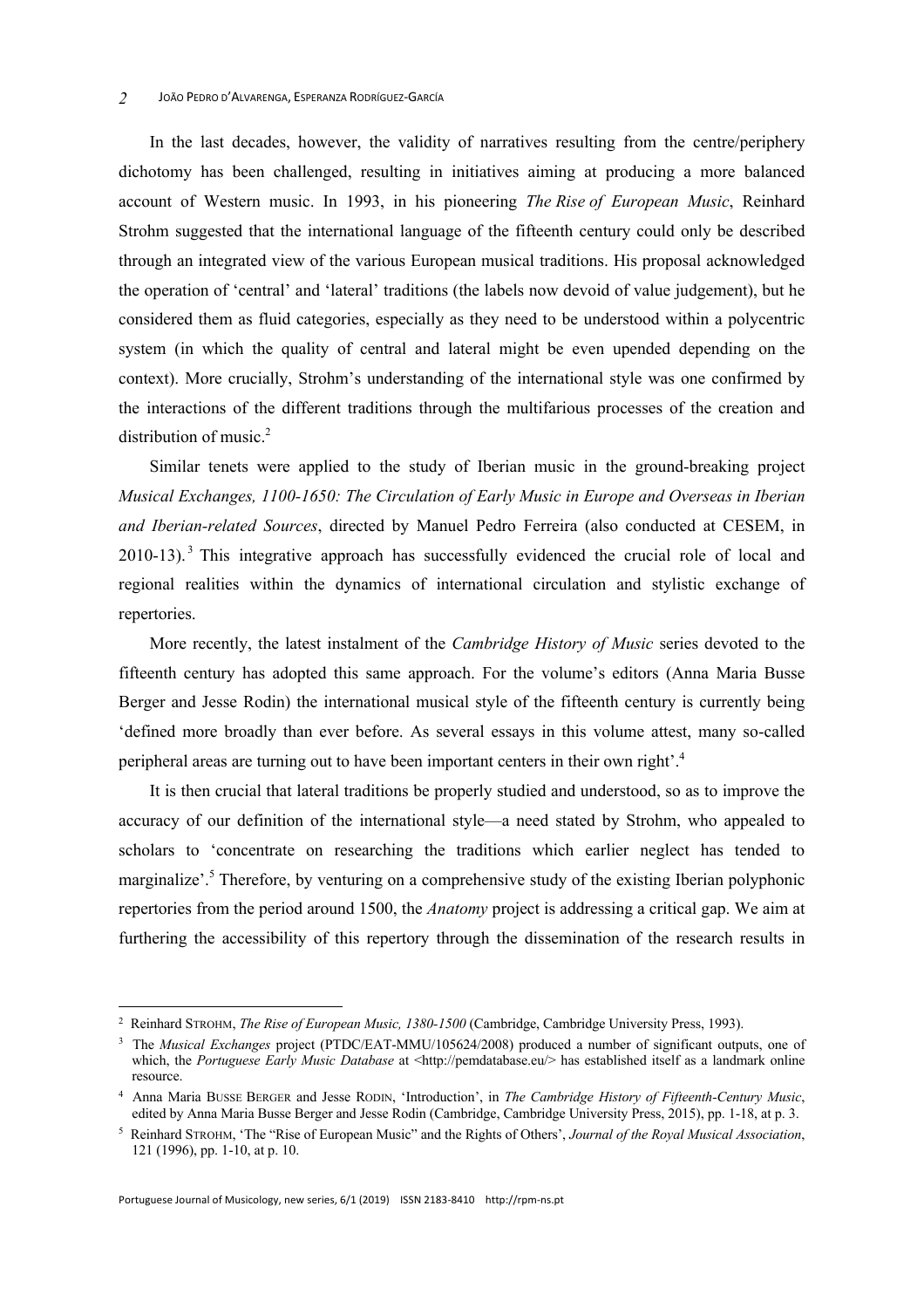various publications (beginning with this dossier), and also through a forthcoming online open repository of critical editions of extant early Iberian polyphony, the *Archive of Iberian Polyphony*. 6

The articles presented here show some results of the systematic re-examination of the repertory carried out in the project, including the reassessment of sources and the circulation of music, reconsideration of composers' careers and style, and a fresh look at the establishment of central/local dynamics within the Iberian repertory.

As regards music sources, Alvarenga ('On the Transmission') sheds light on the complex mechanisms of circulation and preservation of music in Iberian sources, whereby the later Portuguese sources happen to transmit more faithful renditions of the music than their earlier Spanish counterparts. Nelson ('From Anchieta to Guerrero') also draws on the transmission of Spanish music into Portuguese manuscripts. She tackles the case of the *Salve Regina* and shows how the genre developed in the early decades of the sixteenth century by considering the example of Spanish settings surviving in Portuguese sources. Raimundo ('The Dating of the *Cancioneiro de Paris*') focuses on a lesser-known Portuguese songbook, which retrospectively transmit early *villancicos*. His study allows us to grasp the evolution of the genre.

The papers tackling composers take advantage of recently unearthed contextual material in an attempt to clarify the composers' standing. Wagstaff ('Re-Examining Pedro Fernández de Castilleja Again') traces the profile of Pedro Fernández de Castilleja against a backdrop of evidence that his stature in Seville Cathedral was greater than previously thought. Knighton ('The Polyphonic Songs') proposes new hypotheses for the career of Pedro de Escobar by a close reading of his secular music. In doing so, she tries to fill in the gaps in the composer's biography, now that it is proved that he is different from the composer Pedro de Porto and, consequently, only seven years of his career are now known about. Rodríguez-García ('What did the Composer Antonio de Ribera Learn') looks at Antonio de Ribera's music in search for influences from the composer Alonso Pérez de Alba and the whole tradition of Seville cathedral. This follows new information that records Ribera as a young singer at Seville Cathedral when Alba was chapelmaster there.

Whereas most of the previous articles confirm the pervading influence that Spanish music had on Portugal particularly in the early decades of the sixteenth century, two papers deal with cases where Portuguese music became the central tradition. This realization is crucial, as it overturns current views on the rapports between Portuguese and Spanish music. Alvarenga ('Textual and Chant Traditions') looks at what it is considered the oldest extant polyphonic piece from the Portuguese Royal Chapel, the context of which shows traits of a practice independent of Spanish

<sup>6</sup> Soon available at [<https://iberianpolyphony.fcsh.unl.pt>.](https://iberianpolyphony.fcsh.unl.pt)